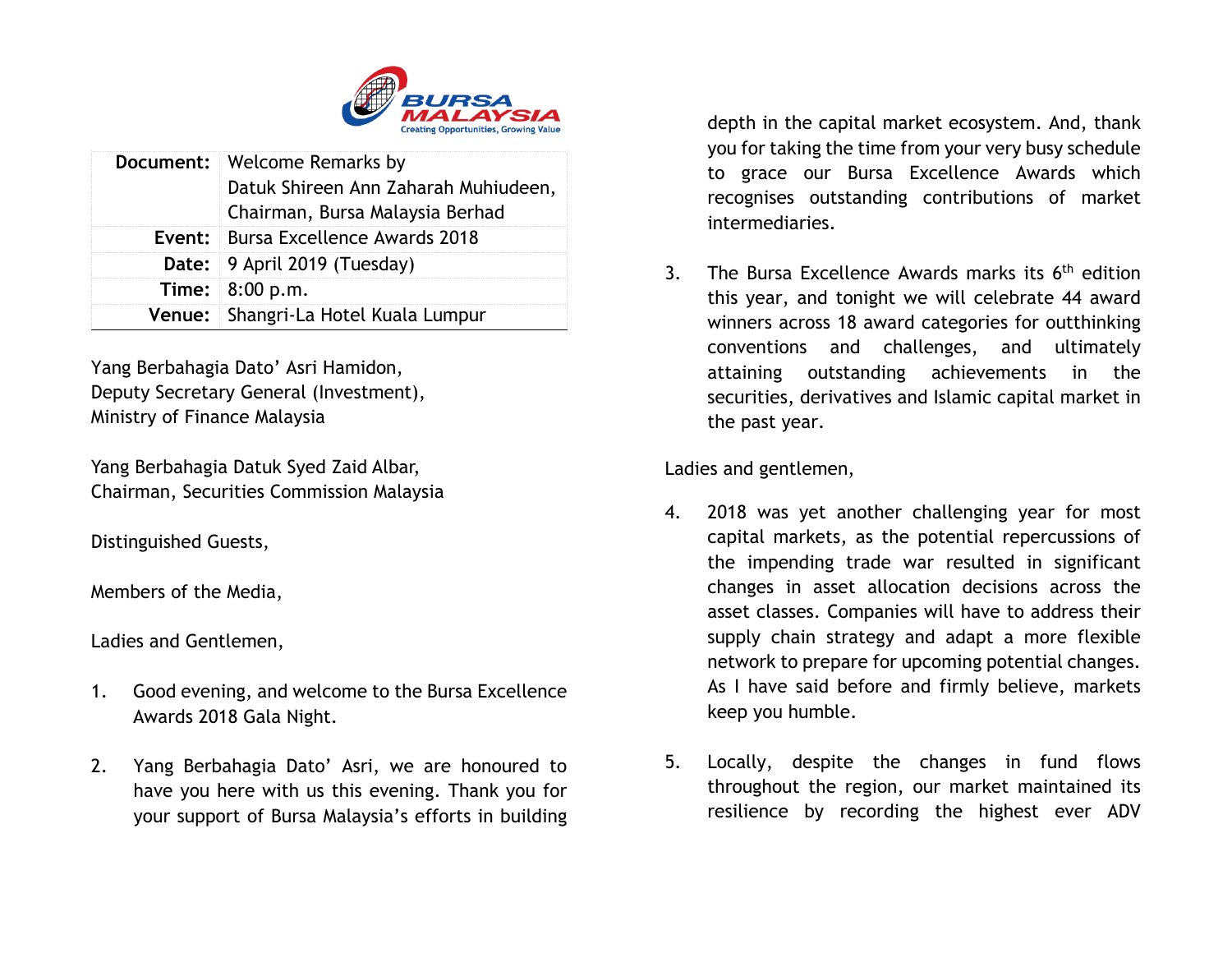(average daily volume). To everyone here, well done and thank you for your continuous support and participation in growing and promoting our market.

- 6. Throughout 2018, we collaborated with market participants to implement more than 750 educational, marketing and promotional workshops and seminars for the retail as well as institutional investors. These efforts have resulted in our local retail investors recording a net buy position of RM3.9 billion.
- 7. As part of our ongoing strategies to enhance market liquidity, we successfully rolled out the Intra Day Short Selling and Liquidity Provider initiatives. Again, I must emphasize that this would not have been possible without your support and participation.
- 8. Whilst we celebrate our past achievements, we also need to be mindful of the future. There is significant work that needs to be done in order for us to become a significant market within Asean and the emerging markets.
- 9. Governance standards need to be raised to be more than very thick annual reports which is a result of mainly box ticking; there is absolutely no room for form over substance. Just look when large trading

nations deliver a severe blow if there is evidence of form over substance. Eligibility under tariffs can be suspended which has a massive impact on the marketplace.

- 10. Flexibility, adaptability and liquidity are key to remaining relevant as investors can move faster and quicker to nearly any asset class or market. We can no longer be bound by very prescriptive rules or lack of technology adaption. Innovation in the technology space affects investor preferences.
- 11. Bursa has to keep developing the market in order to remain relevant and competitive. Likewise, it is just as important for the whole industry to innovate and be able to meet investors' and clients' expectations. As professionals within the marketplace, you also need to keep up with what is changing in the other markets and be prepared for a wider range of circumstances and contingencies.

Ladies and gentlemen,

- 12. Bursa is open for feedback and we will be having industry dialogues and discussions; this is a joint effort to envigorate the market. I do value your ideas and proposals to grow the market.
- 13. As I close, for those winners: These awards are an honour and a responsibility. Winners need to uphold